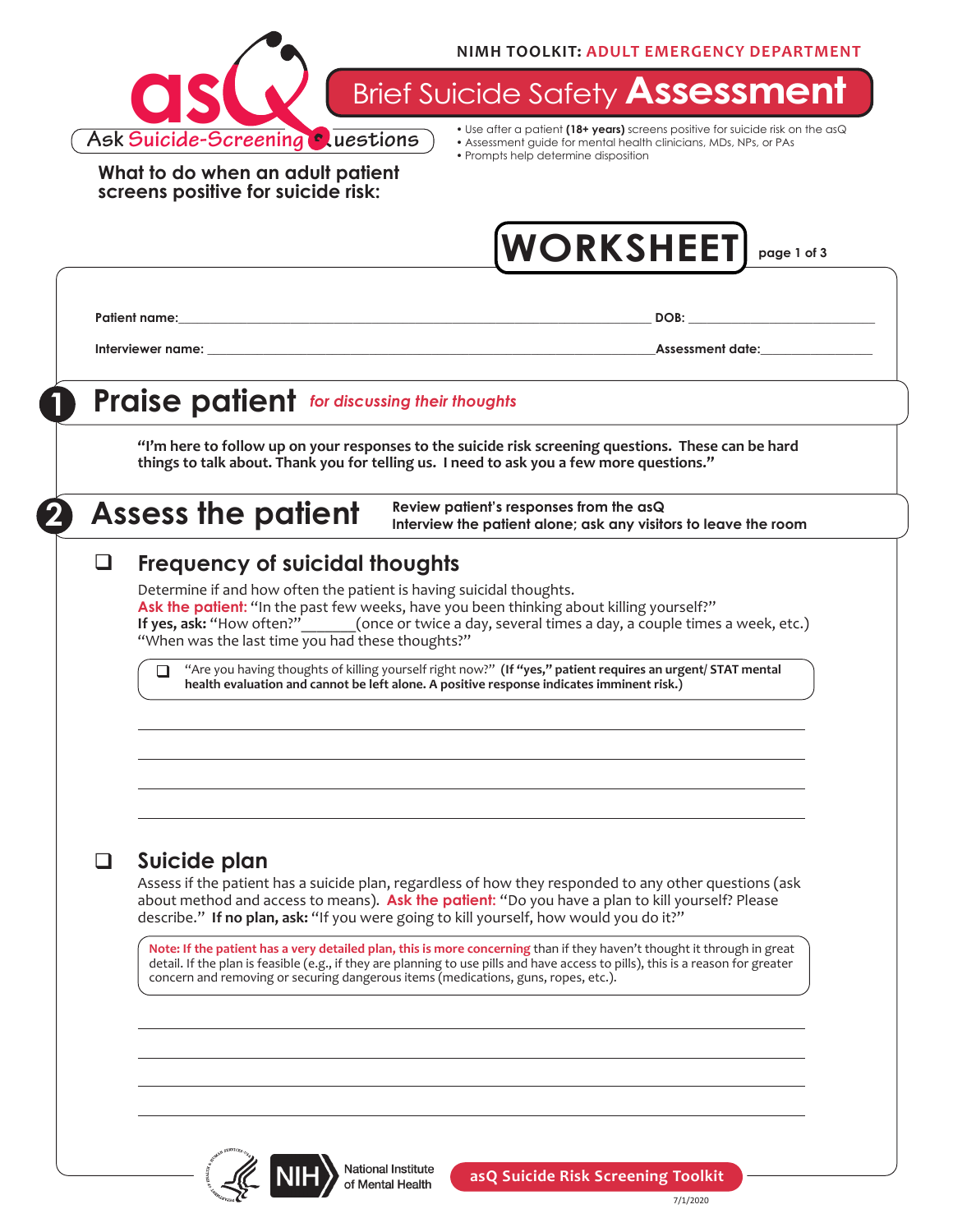

Brief Suicide Safety **Assessment**



## **2** Assess the patient Review patient's responses from the asQ

#### q **Past behavior**

Evaluate past self-injury and history of suicide attempts (method, estimated date, intent). Ask the patient: "Have you ever tried to hurt yourself?" "Have you ever tried to kill yourself?" **If yes, ask:** "How? When? Why?" and assess intent: "Did you think [method] would kill you?" "Did you want to die?" (for youth, intent is as important as lethality of method) **Ask:** "Did you receive medical/psychiatric treatment?"

**Note: Past suicidal behavior is the strongest risk factor for future attempts.** 

#### **a** Symptoms Ask the patient about:

- **Depression:** "In the past few weeks, have you felt so sad or depressed that it makes it hard to do the things you would like to do?"
- **Anxiety:** "In the past few weeks, have you felt so worried that it makes it hard to do the things you would like to do or that you feel constantly agitated/on-edge?"
- **Q** Impulsivity/Recklessness: "Do you often act without thinking?"
- □ Hopelessness: "In the past few weeks, have you felt hopeless, like things would never get better?"
- **Isolation:** "Have you been keeping yourself more than usual?"
- **I** Irritability: "In the past few weeks, have you been feeling more irritable or grouchier than usual?"
- **Substance and alcohol use:** "In the past few weeks, have you used drugs or alcohol?" **If yes, ask:** "What? How much?"
- **Other concerns:** "Recently, have there been any concerning changes in how you are thinking or feeling?"

### q **Social Support & Stressors**

- **Support network:** "Is there a trusted person you can talk to? Who? Have you ever seen a therapist/ counselor?" **If yes, ask:** "When and for what purpose?"
- Safety question: "Do you think you need help to keep yourself safe?" (A "no" repsonse does not indicate that the patient is safe, but a "yes" is a reason to act immediately to ensure safety.)"
- **Reasons for living:** "What are some of the reasons you would NOT kill yourself?"